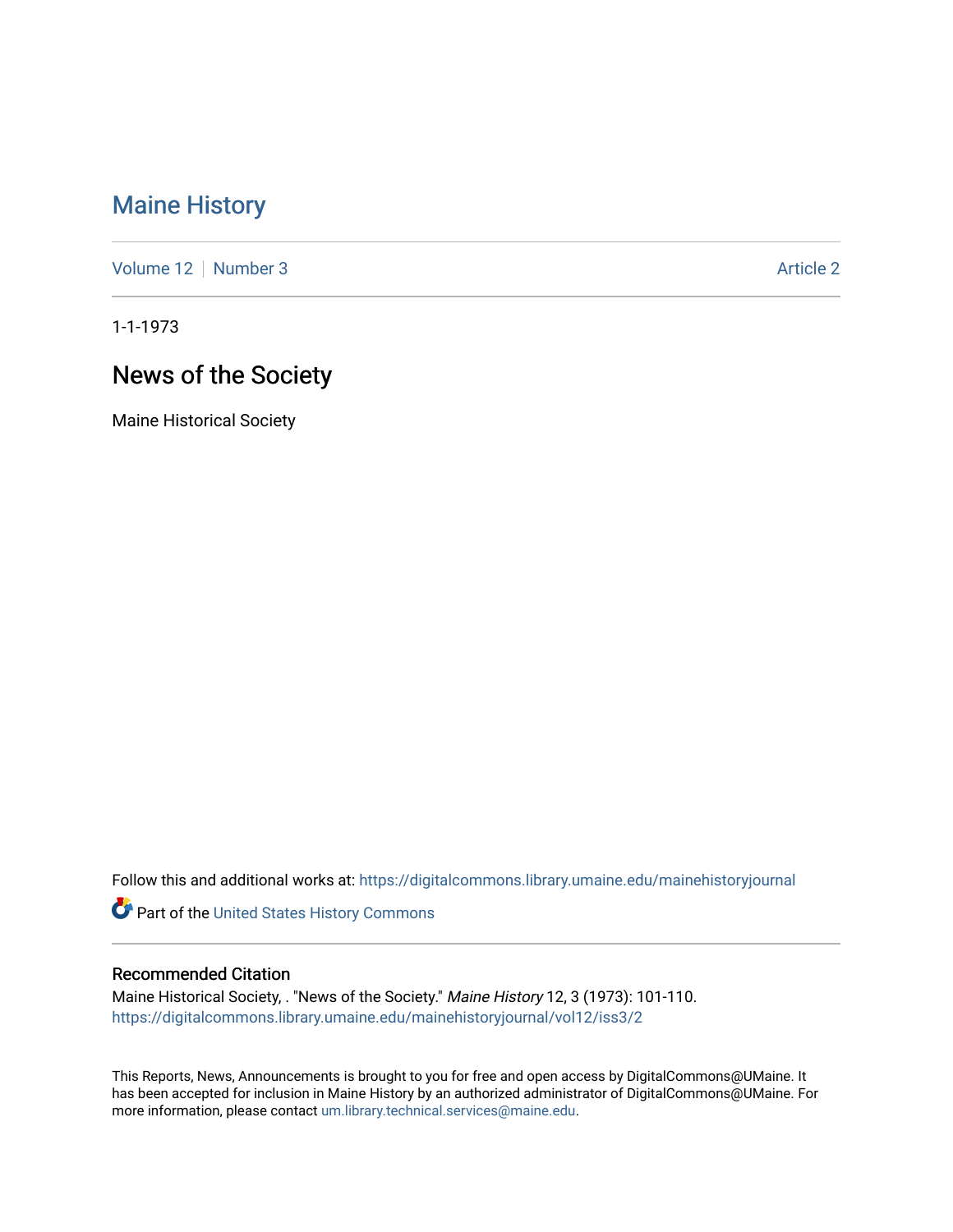#### *MAINE HISTORICAL SOCIETY NEWSLETTER*

Volume 12, Number three Winter, 1973 Published quarterly at 485 Congress Street Portland, Maine 04111

#### *NEWS OF THE SOCIETY*

*Nominating Committee:* The Committee to nominate candidates for vacancies on the Standing Committee occurring in June, 1973, has been appointed by President Ray. Committee members are : Mrs. William J. Murphy, Joel W. Eastman, John W. Hakola, Wendell P. Sargent, and Roger. C. Taylor.

The Committee will nominate seven candidates to serve on the Standing Committee for three year terms. Members of the Society are invited to communicate their suggestions for candidates to the Nominating Committee at this time. Nominations may also be achieved by a petition of twenty or more members. In order to be placed on the official ballot, petitions must be submitted to the Secretary of the Society no later than May 26, 1973.

Members now serving on the Standing Committee whose terms are due to expire in June, 1973 are: Robert G. Albion, John W. Hakola, Donald L. Philbrick, Roger B. Ray, Earle G. Shettleworth, Jr., Herbert T. Silsby, II, and Samuel S. Silsby, Jr. All are eligible for reelection since none have served three consecutive terms, the maximum allowed under the 1969 Bylaws.

*Annual Meeting:* The 151st Annual Meeting of the Society will be held on the campus of the University of Maine at Orono on Saturday, June sixteenth. The Society will be guest of the Bangor Historical Society and the University of Maine at Orono. Please mark your calendar with a bold red circle. Full particulars for the day will appear in the next issue of the *Newsletter.*

*Publications:* In January of this year, the New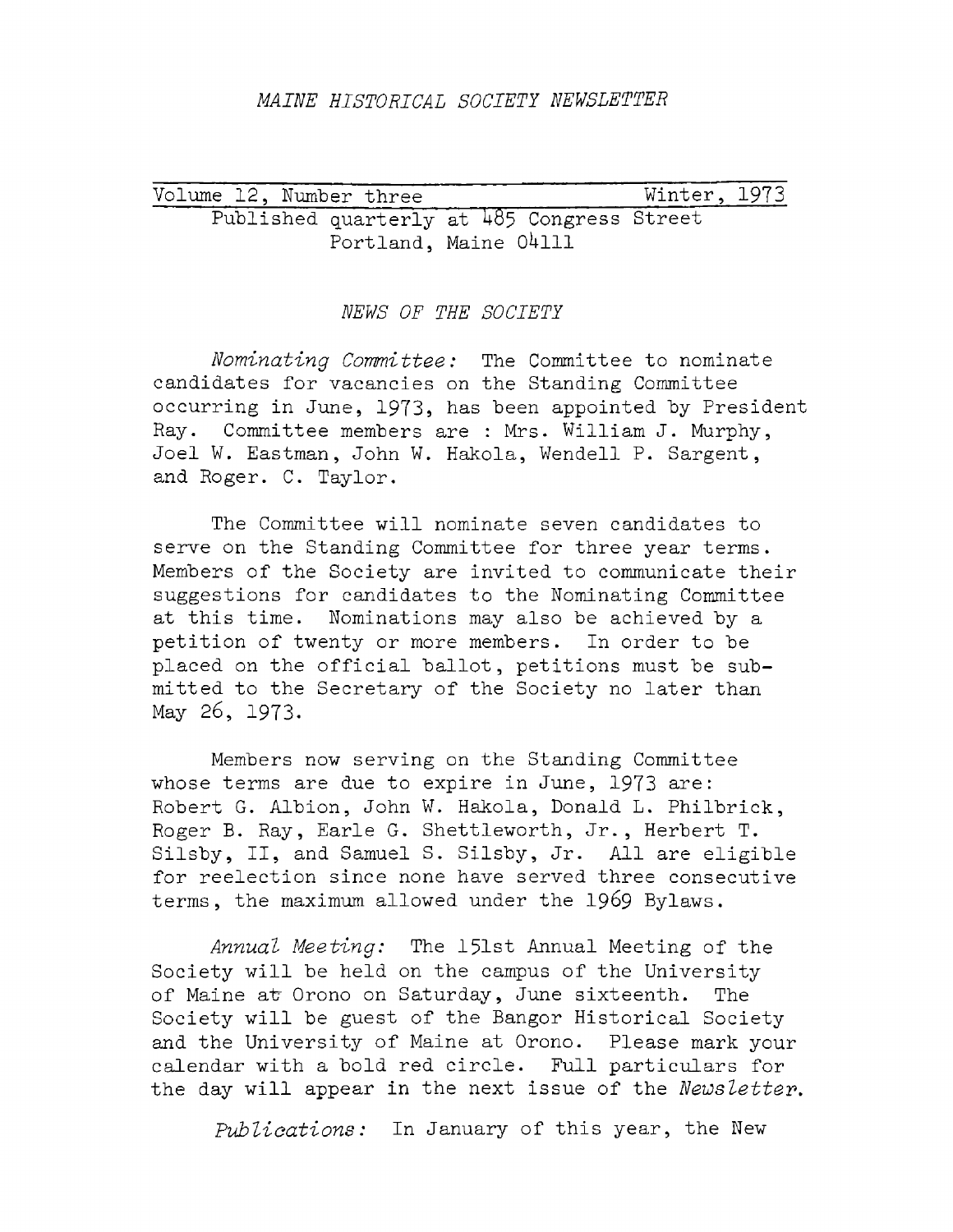Hampshire Publishing Company became exclusive distributor for all publications of the Maine Historical Society. This far-reaching agreement, authorized by the Standing Committee last November, will allow the Society'<sup>s</sup> publications to reach a much wider audience than has been achieved up to this time.

In addition, the New Hampshire Publishing Company and the Society have agreed to undertake a program of cooperative publication which will include new titles as well as reprints of worthwhile books on Maine history and genealogy. The facsimile edition of Willis' *History of Portland* published under a dual imprint last November, was the first instance of this new venture .

Scheduled for publication within the next two years are: *The Letters of Thomas Gorges,* edited by Robert E. Moody (see *Newsletter,* Vol. 12, No. lb) and a fresh, in-depth study of the *Kennebeck Purchase Company* by Gordon E. Kershaw. Scheduled for reprint are George Folsom's classic *History of Saco and Biddeford* with a new introduction by Robert E. Moody, and a new paperback edition of Ronald F. Banks' *Maine Becomes a State,* (The hardbound edition published by the Society with Wesleyan University Press for the State Sesquicentennial is exhausted) . Many other titles are under consideration, and the Society'<sup>s</sup> director and the Publications Committee welcome suggestions for reprints from the membership at any time.

The New Hampshire Publishing Company and the Maine Historical Society are both vitally interested in fostering worthwhile regional books of high quality. Herein lies our hope for a long and valuable association.

*Christmas at the House:* At the invitation of Greater Portland Landmarks, the Wadsworth-Longfellow House Committee opened the House for one week Just prior to Christmas; the first time this has been done in its long history. It was a heartening experiment in cooperation and encouraged the House Committee to make it an annual event.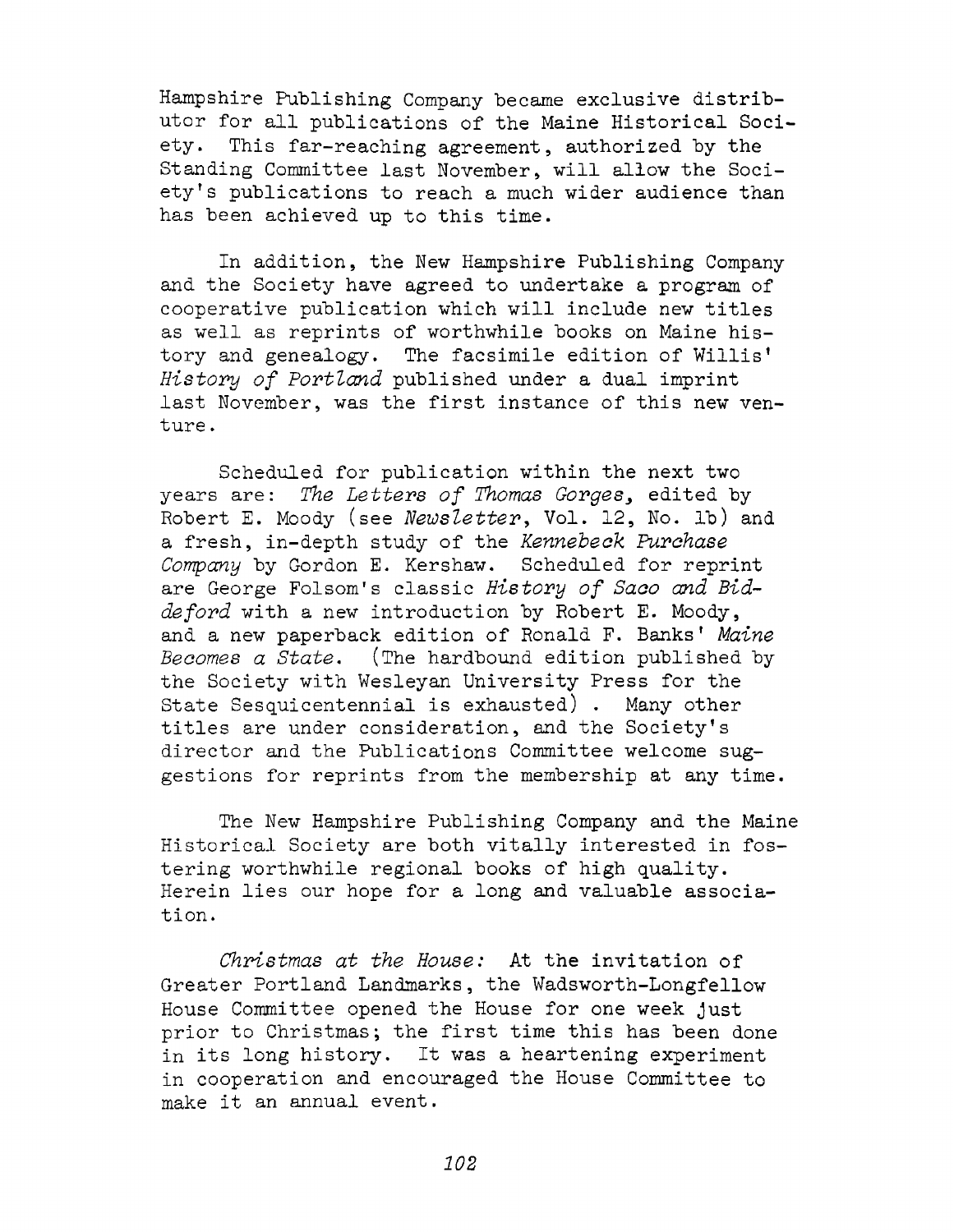Under the supervision of Registrar/Curator Hannah Adams, the entire first floor was decorated in the late nineteenth-century manner. Members of the Longfellow Garden Club and the House Committee spent long hours getting everything just right, and even donated or loaned some of their own treasured possessions to properly set the scene. The charming, handcrafted doll house and furniture, object of many admiring comments, was later given to the Society as a Christmas present by Mrs. Robert G. Albion.

Ladies from Portland Landmarks and the House Committee volunteered as Hostesses throughout the week, and choirs from several schools and churches sang in the courtyard each day.

We salute the "Spirit of Christmas Past" which can engender such pleasant cooperation, and hope that many of you will be able to join us next season.

*Arts & Humanities Grant:* In November, the Maine Historical Society received a matching grant of \$1000 from the *Maine State Commission on the Arts and the Humanities* for the purpose of preserving the Library'<sup>s</sup> large scrapbook collection from total destruction bv making xerox copy. The \$2000 generated will allow us to at least make a start on this \$7000 project. Over many years, a card index has been maintained making the scrapbook collection one of the most prominent research tools in the Library, and one we simply cannot afford to lose. Many scrapbooks were assembled by some of Maine's most prominent citizens and scholars and contain unique materials. Due to the self-destructing chemicals used in pulp-paper manufacture, it has become the Library'<sup>s</sup> number one priority preservation project. The preservation grants offered by the *Maine State Commission on the Arts and the Humanities* have been an immense help to this Society. In 1970-71 a grant was obtained for preserving Maine books, and in 1971-72 for the restoration of three historic Maine paintings.

*Franco-American genealogical materials: We* would like to call attention to the fact that the Society Library has been acquiring great quantities of Canadian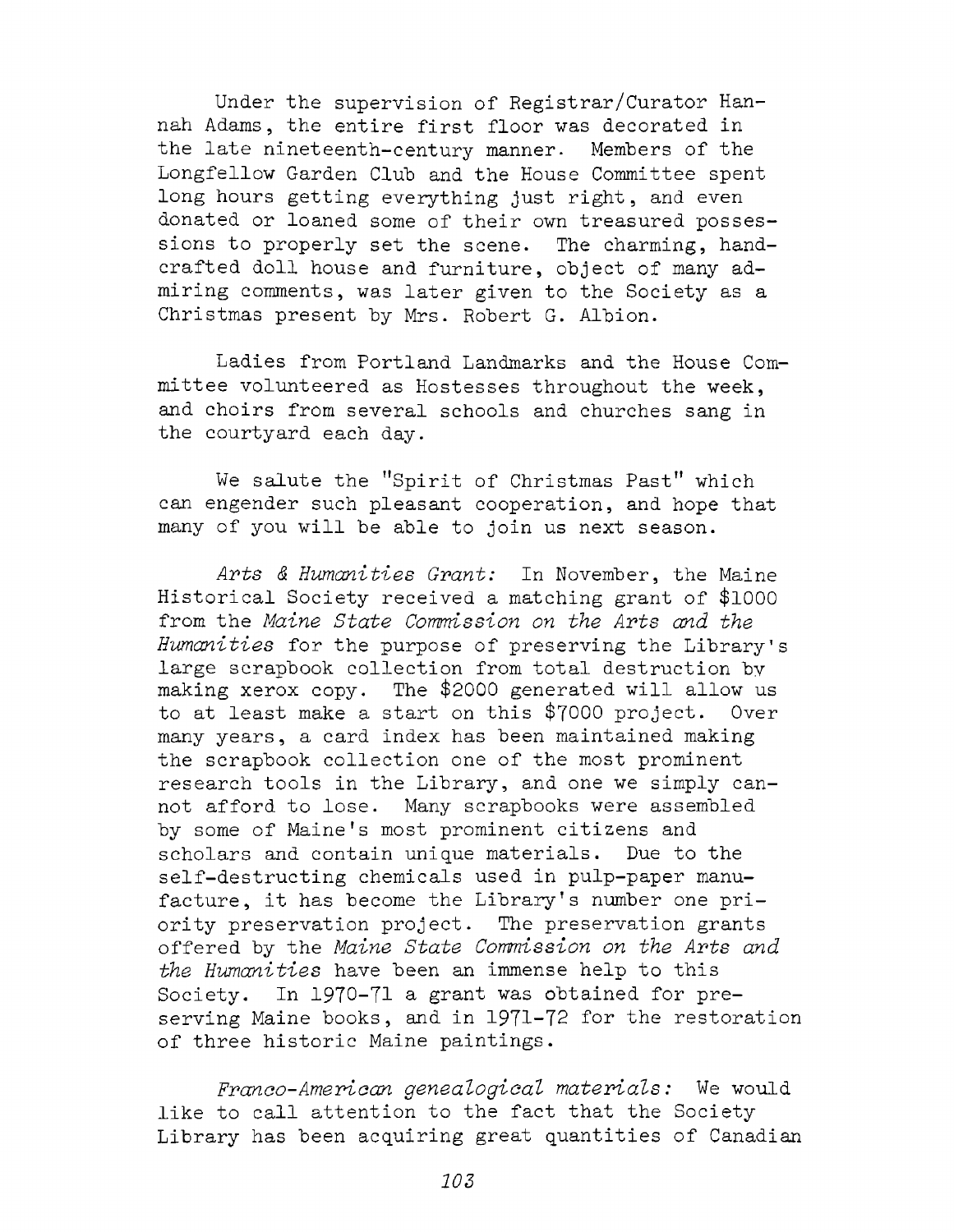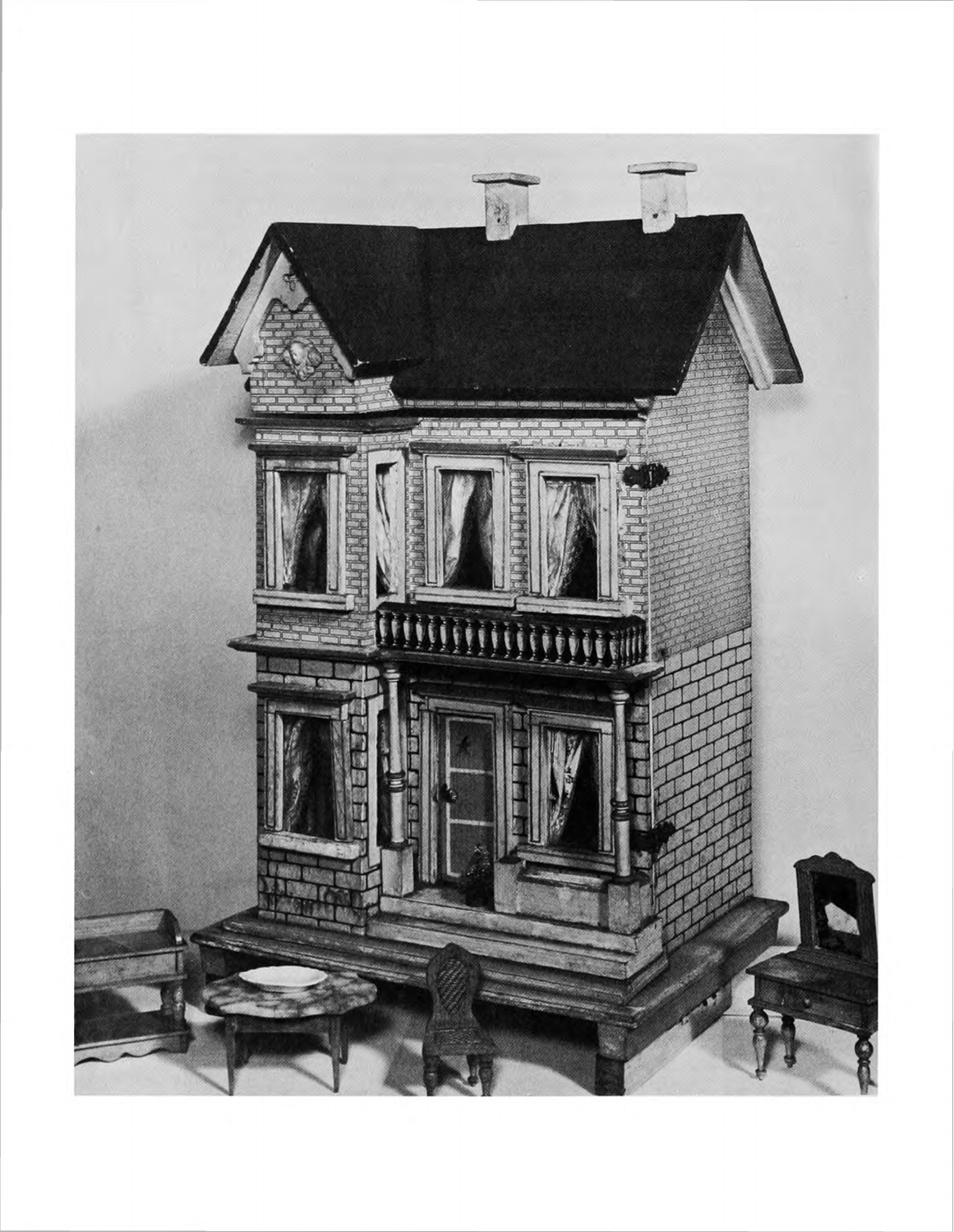genealogical material, particularly from Quebec Province. These materials include marriage records, reprints of notary records, etc. Mr. Reginald L. Olivier of Sanford, Maine, has kindly given us guidance in selecting from the mass of publications available in Canada. One of the most useful books in this area was published by Mr. Olivier late last year entitled, *Your Ancient Canadian Family Ties^* Everton Publishers, Logan, Utah. This remarkable work contains 3,775 short biographies of the earliest pioneers in Canada.

In addition, the Library has purchased materials associated with Franco-American history in the State of Maine, including twenty microfilm rolls of the newspaper *La Justice de Biddeford^ 1896-1950^* recently filmed at the University of Maine at Orono; Maurice Violette'<sup>s</sup> *French Canadians in Augusta;* Alien's *Migration Fields of French Canadian Immigrants in New England* (microfilm); Heinz Kloss' *Les Droits Linguistiques des Franco-Americains aux Etats-Unis;* and many other titles. Our motivation has not been to "jump on the band wagon" rather, it has been an effort to correct a grave deficiency in the Library's outstanding genealogical and historical collections.

#### *NEW MEMBEES*

*FROM MAINE Augusta:* Arthur C. Ray *Bath:* Michael A. McMillen *Bar Mills:* Clifton F. Giles, Jr. *Belfast:* Mrs. Albert L. Crawford *Biddeford:* Mrs. Gertrude B. Weir *Cape Elizabeth:* John R. Connell, Mrs. V. Stroud Pyle, Mrs. Charles S. Vogler *Cumberland Center:* Mrs. Edwin G. Leighton *Denmark:* Sylvia MacDonald, Malcolm MacDonald *Falmouth:* Margaret Gauthier *Falmouth Foreside:* Mrs. Paul Jones, Jr. *Freeport:* Brig. Gen. (Ret.) Samuel B. Griffith II *Gorham:* James D. Graffam, George L. Watson *Lee:* Gerald A. Burleigh *Manchester:* Kenneth Haskell *North Bridgton:* Mrs. Victoria A. Webster *Portland:* Lyman F. Brewer, Terry K. Dallaire, Mrs. Ralph Egers, Jr., Mrs. Clifton M. Hamm, Mr. & Mrs. E. Frederick Low, Jacqueline 0. Lunt, Thomas A. Martelle Preston Murphy, Mrs. Emma W. Scribner, Mrs. Ralph A.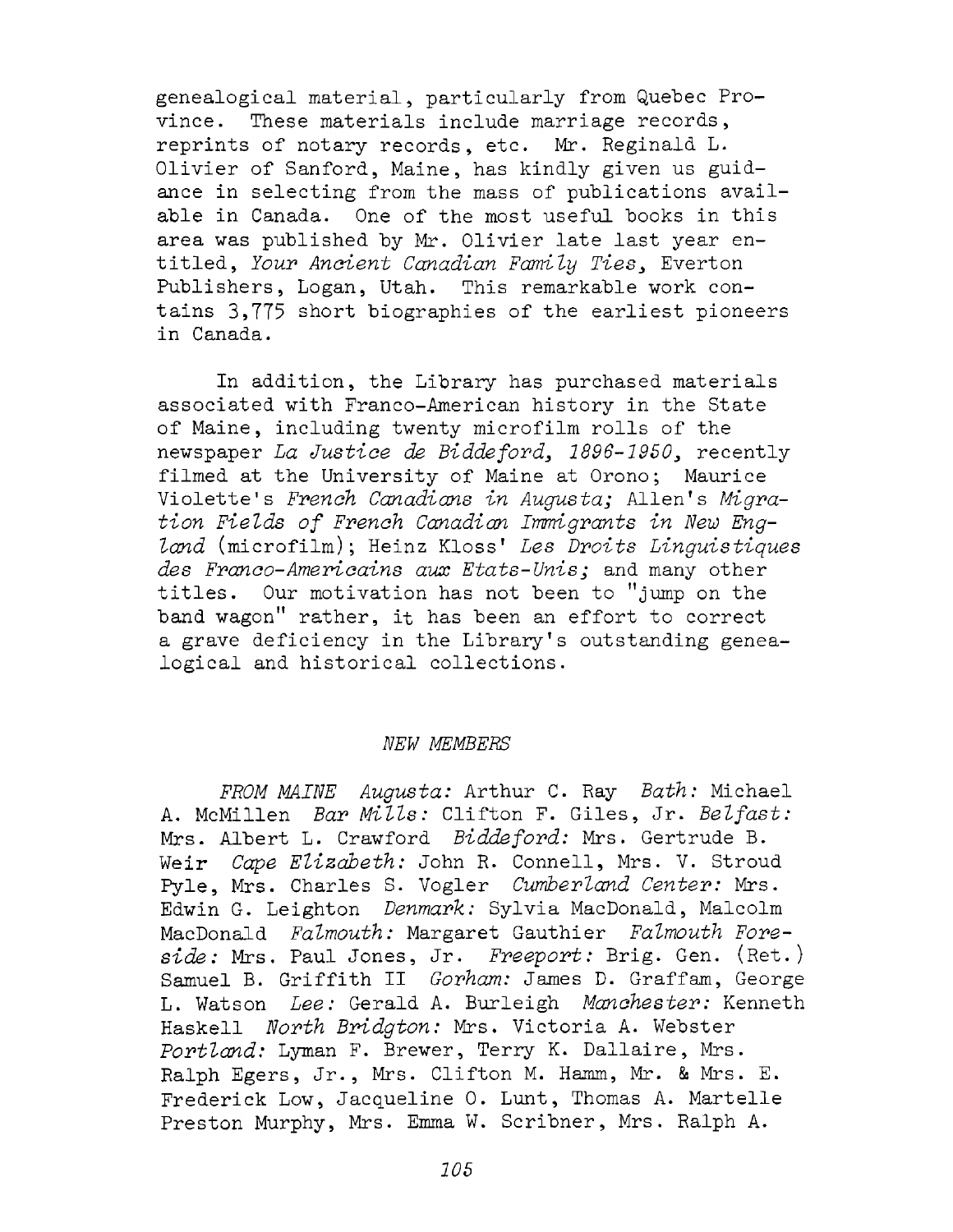Smith, Samuel S. Stoddard *Rockport:* Mrs. P. S. Gates, Jr. *Sanford:* Reginald L. Olivier *South Freeport:* Mary-Eliza Wengren *South Harpswell:* H. Franklin Williams *South Portland:* Frank W. Babbidge, Philip H. Carey, Michael J. Conroy, Roxie H. Insel *Westbrook:* Priscilla D. Waters *Yarmouth:* Mr. & Mrs. Albert A. Loder, Jr., H. M. Sterling.

*Other States CALIFORNIA St. Helena:* Lewis P. Mansfield *CONNECTICUT Greenwich:* Shaw Mudge *DELAWARE Wilmington:* Edward S. Jordan *MASSACHUSETTS Danvers:* Kenneth L. Cobb *Oakham:* Charles S. Thurlow *Southbridge:* Arthur J. Kavanagh *NEW HAMPSHIRE Portsmouth:* Richard J. Hutchins *Salem:* Donald L. Banks *PENNSYLVANIA Philadelphia:* Richard P. Horwitz.

*LIFE MEMBERS*

Mr. Bruce W. Hazelton *Cumberland Center\* Maine*

Mr. Joseph S. Jones *South Portland\* Maine*

## *CONTRIBUTORS TO THE 150TH ANNIVERSARY FUND*

*Mr. Arthur H. Benoit, Falmouth Mr. William J. Dow\* South Portland Mrs. Jesse A. Drew\* West Falmouth\* Massachusetts Mrs. Josiah H. Drummond\* Portland Mr. Harland Eastman\* APO New York Mr. Beniah C. Harding\* Thomaston Mr. Alan H. Hawkins\* South Portland Mr. Herbert S. Hodsdon\* Standish Mr. Lewis P. Mansfield\* St. Helena\* California Mrs. Eric C. Patch\* Quincy\* Massachusetts Miss Margaret Payson\* Portland Mrs. M. S. Peabody*, *Falmouth Mrs. Mildred W. Pennell\* Portland Mr. Donald L. Philbrick\* Portland Mr. John B. Robinson\* Oxford*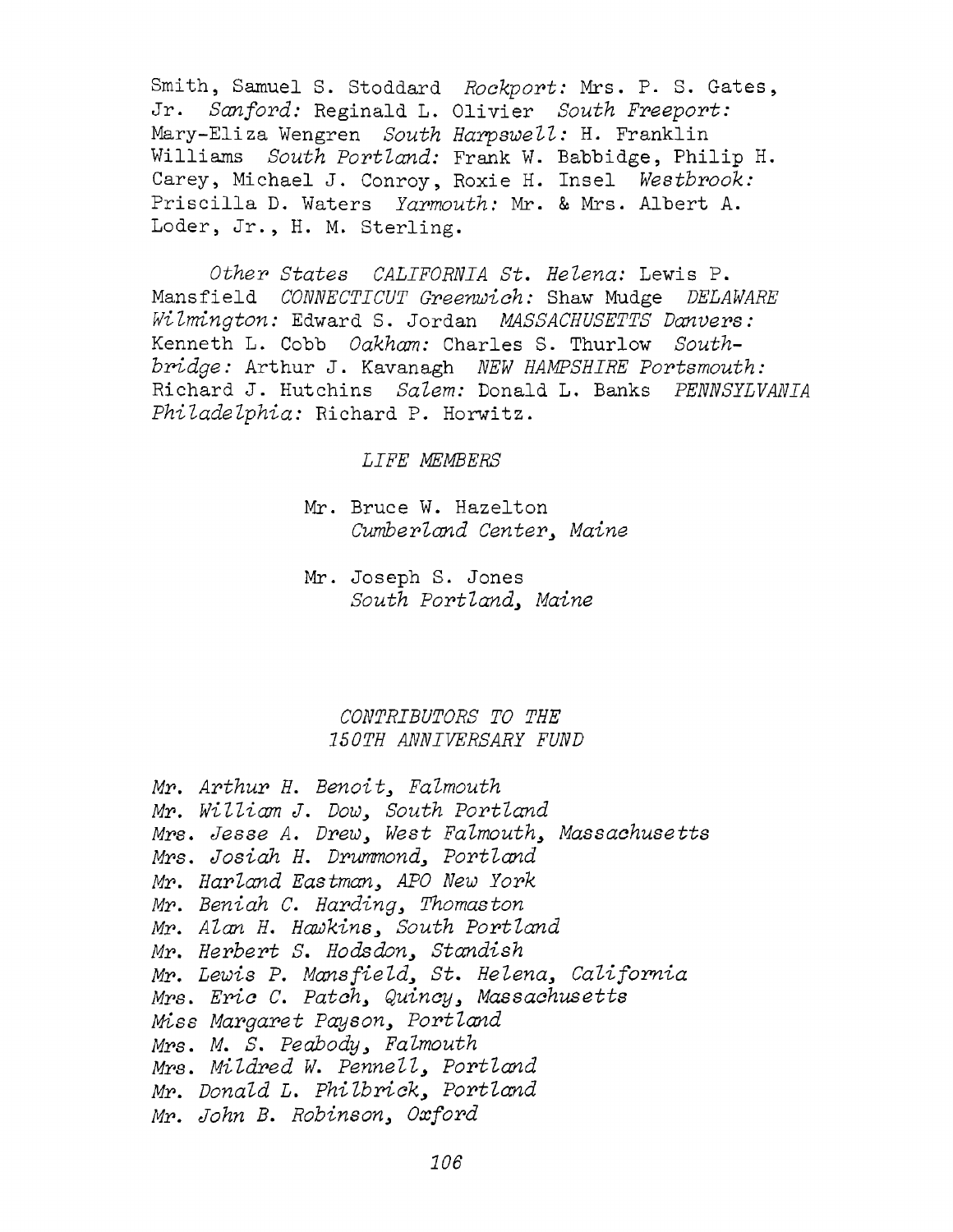*Dr. Harry W. Rowe Lewiston Mr. Richard A. Savage East Brookfield Massachusetts Mr. Herbert . Silsby II\* Ellsworth Miss Elizabeth A. Taylor East Vassalboro Mr. Irving L. Vaughan^ Gorham Mr. James B. Vickery<sup>&</sup>gt; III<sup>3</sup> Brewer Dr. Roland G. Ware, Jr. <sup>3</sup> Portland Mr. Philip R. Webb^ Portland Mr. John W. Whitej Auburn*

*The 150th Anniversary Fund Committee* has been extremely gratified with the response from the membership. By mid-February,  $445$  members had contributed \$15,976.92, nearly half of the amount needed to enable the Society to double its capacity for housing manuscripts. Plans are progressing well with the architect, and it now looks as if it will be possible to gain 2,034 linear feet of stack shelving which will accommodate approximately  $4,746$  standard documents cases.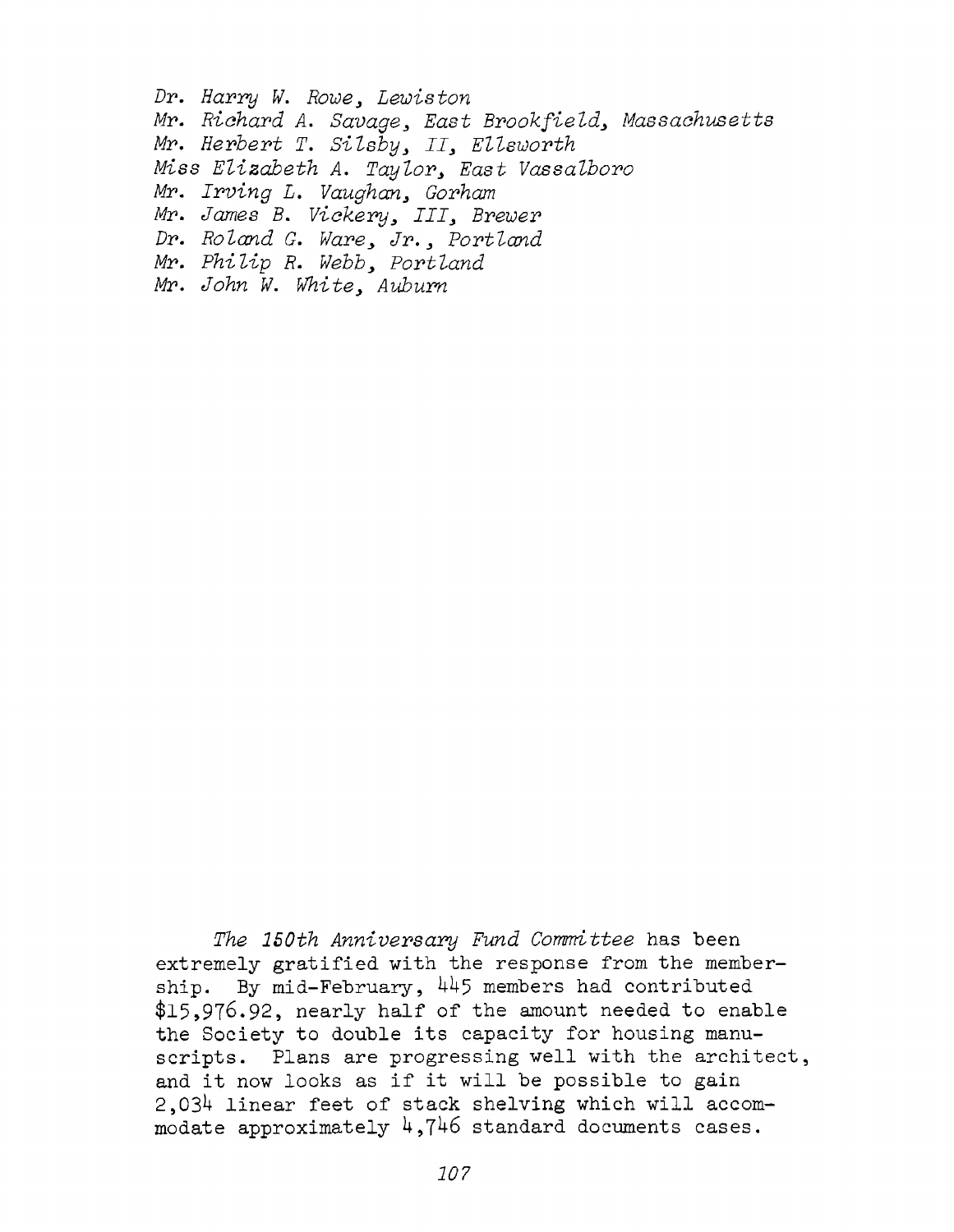### *NEWS OF OTHER SOCIETIES AND INSTITUTIONS*

*The Maine State American Revolution Bicentennial Commission* was formally established in February of last year when Governor Kenneth M. Curtis signed the enabling legislation. The first meeting of the nineteen member Commission was held on August, 1972.

Naturally, the Commission has been very much involved with long-range, procedural planning. However, two concrete programs have been announced about which members of the Maine Historical Society will want to know.

*Maine Bicentennial Manuscript Competition:* At its meeting in January the Commission approved what its Chairman, Dr. Ronald F. Banks, described as a "landmark agreement" with the New York publishing firm of W. W. Norton and Company.

The agreement provides for the W. W. Norton Company and the Maine Bicentennial Commission to jointly sponsor a manuscript competition. Three categories of manuscripts have been established, corresponding to the three themes of the national Bicentennial: *Heritage \*76* manuscripts, focusing on an aspect of Maine's history; *Festival f76^* focusing on contemporary Maine life; and *Horizons* '76, manuscripts dealing with Maine's future. Manuscripts may be fiction or non-fiction and include edited as well as narrative manuscripts.

The prize winning manuscript in each of the three categories, as determined by a panel of judges selected by W. W. Norton, will receive cash awards of \$5,000 each. The best manuscript of the three prize winners will be designated Grand Prize winning entry and will receive an additional \$2,500. Thus, the Grand Prize for the competition will be \$7,500. Prizes will be granted as advances against publication royalties. It is expected that a May, 1975, deadline will be set for entries. Dr- Banks explained that the competition was similar to other national competitions such as the National Book Award, where prizes are awarded only if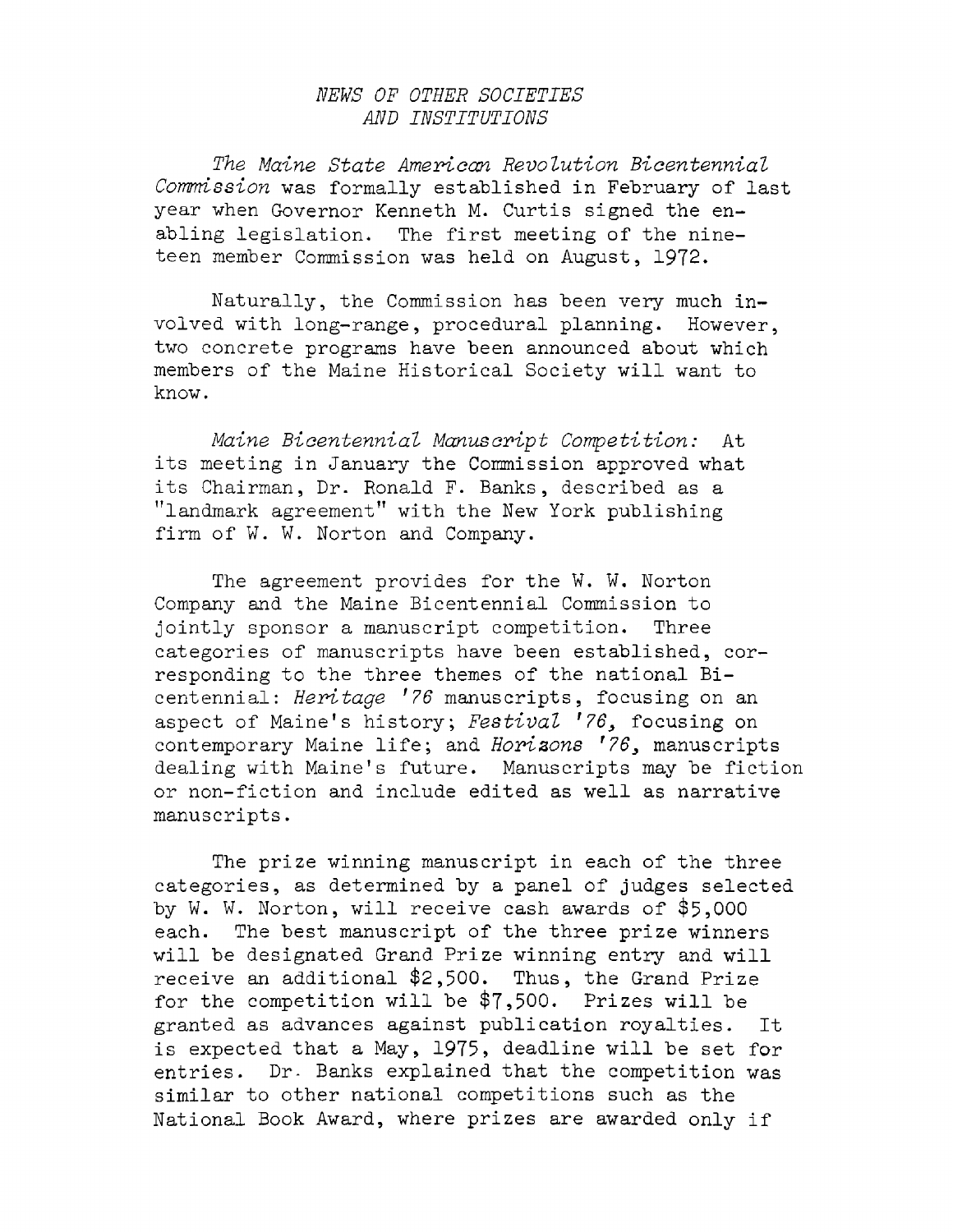the quality of manuscripts justify such recognition. Dr. Banks feels that the amount of prize money is sufficient to attract fine talent in each of the three categories so that awards will be possible.

This is not only a splendid opportunity for writers, but it is one which could result in works of great significance to Maine. By focusing on the present and future as well as the past, opportunity has been provided for works which deal seriously with contemporary problem areas as well as works suggesting the direction in which Maine should move in the future. Hopefully, these possibilities will produce efforts of quality that may prove to be classics because of their impact on public policy.

*Bicentennial Planning Grants:* In July, 1972, a Federal Grant of  $$45,000$  was awarded to each of the fifty States in order to help get plans for a <sup>1976</sup> Bicentennial observance underway. In Maine, a portion of this money was set aside for *Bicentennial Planning Grants* to be made available to non-profit applicants representing educational or civic organizations. Applications for these grants may be submitted at any time.

For complete Guidelines for either the *Manuscript Competition* or the *Planning Grants* a request for information should be addressed to: Executive Secretary, Maine State Bicentennial Commission, State House, Augusta, Maine  $04330$ . The Commission will be publishing a *Newsletter* in the very near future, and one should write to the same address in order to be included on their mailing list.

*The American Indian Historical Society* with headquarters in San Francisco has begun publication of a monthly newspaper called *Wassaja: <sup>A</sup> National Newspaper of Indian America.* The first issue (January, 1973) gives promise that it will be truly national in scope, rather than concentrating solely on western Indian affairs.